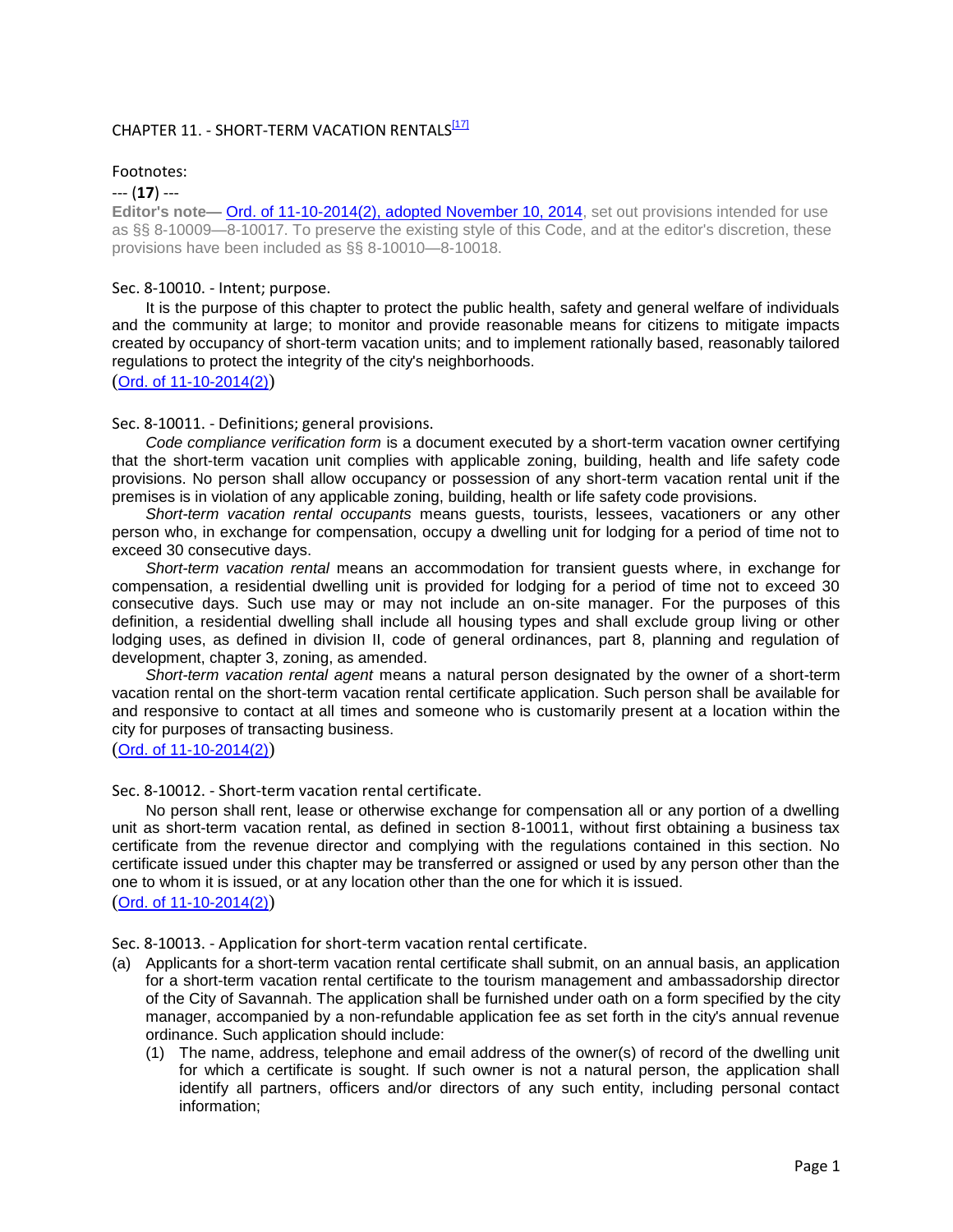- (2) The address of the unit to be used as a short-term vacation rental;
- (3) The name, address, telephone number and email address of the short-term vacation rental agent, which shall constitute his or her 24-hour contact information;
- (4) The owner's sworn acknowledgement that he or she has received a copy of this section, has reviewed it and understands its requirements;
- (5) The number and location of parking spaces allotted to the premises;
- (6) The owner's agreement to use his or her best efforts to assure that use of the premises by short-term vacation rental occupants will not disrupt the neighborhood, and will not interfere with the rights of neighboring property owners to the quiet enjoyment of their properties; and
- (7) Any other information that this chapter requires the owner to provide to the city as part of an application for a short-term vacation rental certificate. The city manager or his or her designee shall have the authority to obtain additional information from the applicant as necessary to achieve the objectives of this chapter.
- (b) Attached to and concurrent with submission of the application described in this section, the owner shall provide:
	- (1) The owner's sworn code compliance verification form;
	- (2) A written exemplar agreement, which shall consist of the form of document to be executed between the owner and occupant(s) and which shall contain the following provisions:
		- a. The occupant(s)' agreement to abide by all of the requirements of this chapter, any other City of Savannah ordinances, state and federal law and acknowledgement that his or her rights under the agreement may not be transferred or assigned to anyone else;
		- b. The occupant(s)' acknowledgement that it shall be unlawful to allow or make any noise or sound that exceeds the limits set forth in the City's noise ordinance; and
		- c. The occupant(s)' acknowledgement and agreement that violation of the agreement or this chapter may result in immediate termination of the agreement and eviction from the shortterm vacation rental unit by the owner or agent, as well as the potential liability for payments of fines levied by the city.
	- (3) Proof of the owner's current ownership of the short-term vacation rental unit;
	- (4) Proof of insurance; and
	- (5) A written certification from the short-term vacation agent that he or she agrees to perform the duties specified in subsection 8-10014(b).
- (c) Certificate holder shall publish a short-term vacation rental certificate number in every print, digital, or internet advertisement and any property listing in which the short-term vacation rental is advertised.

([Ord. of 11-10-2014\(2\)](http://newords.municode.com/readordinance.aspx?ordinanceid=741335&datasource=ordbank))

Sec. 8-10014. - Short-term vacation rental agent.

- (a) The owner of a short-term vacation rental shall designate a short-term vacation rental agent on its application for a short-term vacation rental certificate. A property owner may serve as the short-term vacation rental agent. Alternatively, the owner may designate a natural person as his or her agent who is over age 18.
- (b) The duties of the short-term vacation rental agent are to:
	- (1) Be reasonably available to handle any problems arising from use of the short-term vacation rental unit;
	- (2) Appear on the premises of any short-term vacation rental unit within two hours following notification from the city of issues related to the use or occupancy of the premises. This includes, but is not limited to, notification that occupants of the short-term vacation rental unit have created unreasonable noise or disturbances, engaged in disorderly conduct or committed violations of the City of Savannah Code of Ordinances or other applicable law pertaining to noise, disorderly conduct, overcrowding, consumption of alcohol or use of illegal drugs. Failure of the agent to timely appear to two or more complaints regarding violations may be grounds for penalties as set forth in this chapter. This is not intended to impose a duty to act as a peace officer or otherwise require the agent to place himself or herself in a perilous situation;
	- (3) Receive and accept service of any notice of violation related to the use or occupancy of the premises; and
	- (4) Monitor the short-term vacation rental unit for compliance with this chapter.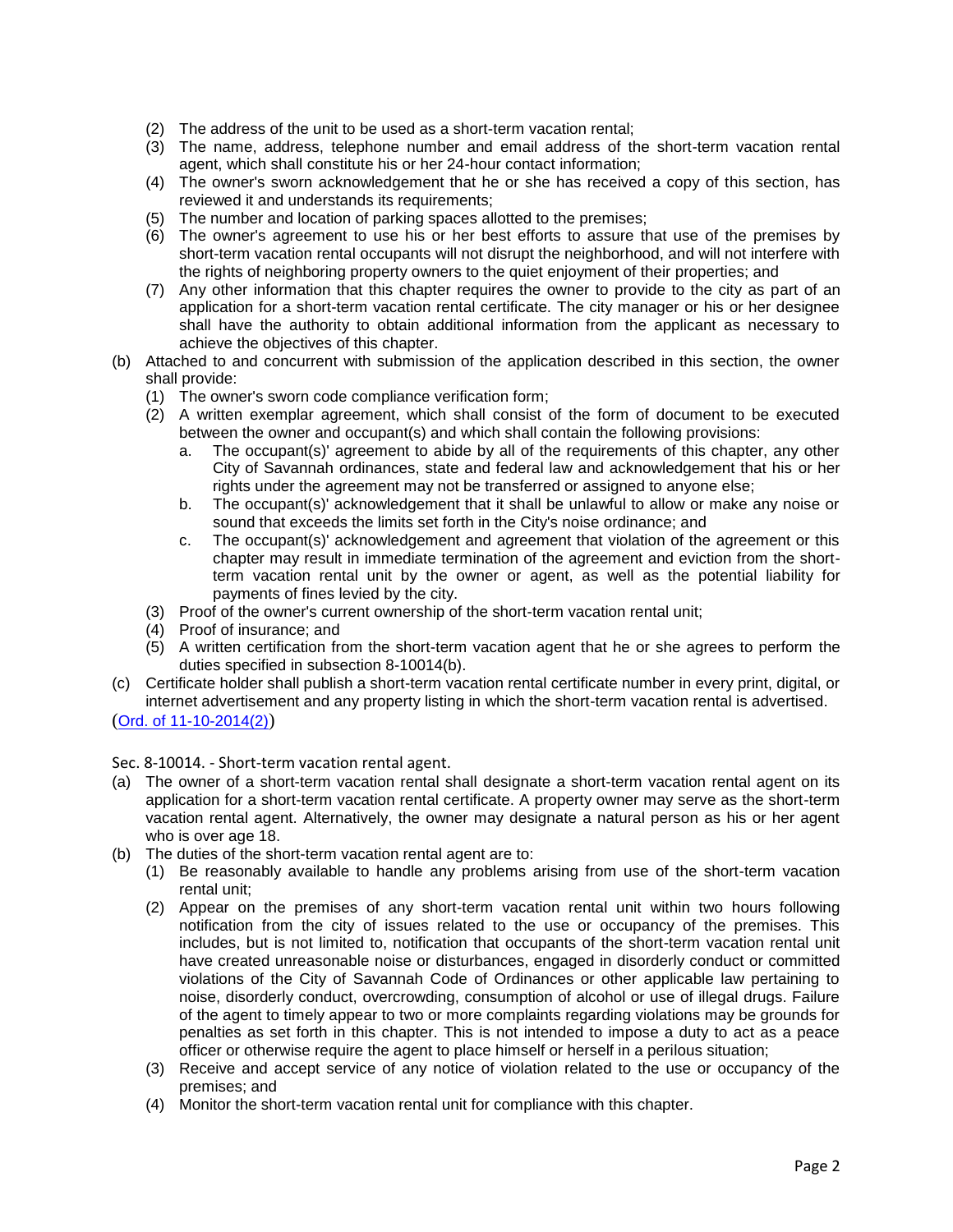(c) An owner may change his or her designation of a short-term vacation rental agent temporarily or permanently; however there shall only be one such agent for a property at any given time. To change the designated agent, the owner shall notify the tourism management and ambassadorship director in writing of the new agent's identity, together with all information regarding such person as required by the applicable provisions of section 8-10013.

([Ord. of 11-10-2014\(2\)](http://newords.municode.com/readordinance.aspx?ordinanceid=741335&datasource=ordbank))

Sec. 8-10015. - Grant or denial of application.

Review of an application shall be conducted in accordance with due process principles and shall be granted unless the applicant fails to meet the conditions and requirements of this chapter, or otherwise fails to demonstrate the ability to comply with local, state or federal law. Any false statements or information provided in the application are grounds for revocation, suspension and/or imposition of penalties, including denial of future applications.

([Ord. of 11-10-2014\(2\)](http://newords.municode.com/readordinance.aspx?ordinanceid=741335&datasource=ordbank))

Sec. 8-10016. - Short-term vacation rental units.

- (a) A legible copy of the short-term vacation rental unit certificate shall be posted within the unit and include all of the following information:
	- (1) The name, address, telephone number and email address of the short-term vacation rental agent:
	- (2) The business tax certificate number;
	- (3) The maximum occupancy of the unit;
	- (4) The maximum number of vehicles that may be parked at the unit; and
- (b) Short-term vacation rental units must be properly maintained and regularly inspected by the owner to ensure continued compliance with applicable zoning, building, health and life safety code provisions. ([Ord. of 11-10-2014\(2\)](http://newords.municode.com/readordinance.aspx?ordinanceid=741335&datasource=ordbank))

Sec. 8-10017. - Short-term vacation regulation procedure.

- (a) To ensure the continued application of the intent and purpose of this chapter, the tourism management and ambassadorship director of the city shall notify the owner of a short-term vacation rental unit of all instances in which nuisance behavior of the rental guest or the conduct of his or her short-term vacation rental unit agent results in a citation for a code violation or other legal infraction.
- (b) The tourism management and ambassadorship director shall maintain in each short-term vacation rental location file a record of all code violation charges, founded accusations and convictions occurring at or relating to a short-term vacation rental unit. When a property owner has accumulated three code violations for a particular property within a period of 12 consecutive months, the city shall revoke any pending certificates and reject all applications for the subject premises for a period of 12 consecutive months.
- (c) If a short-term vacation rental unit owner has been cited and found to be in violation of any zoning, building, health or life safety code provision, the owner must demonstrate compliance with the applicable code prior to being eligible to receive a short-term vacation rental certificate.
- (d) Citations for code violations and any other violation of the city code may be heard by a short-term vacation rental staff board or the recorder's court of Chatham County. The staff board shall be comprised of full-time city employees as appointed by the city manager or his/her designee and shall include at least one staff member selected from revenue, zoning, tourism and the Savannah-Chatham Metropolitan Police Department. The staff board will receive evidence; however, the official rules of evidence will not govern the proceeding. The staff board will issue a written finding as to each alleged infraction, specifically identifying each founded accusation, which shall constitute a violation.
- (e) Violations of this chapter are subject to the following fines, which may not be waived or reduced and which may be combined with any other legal remedy available to the City:
	- (1) First violation: \$500.00.
	- (2) Second violation within the preceding 12 months: \$750.00.
	- (3) Third violation within the preceding 12 months: \$1,000.00.